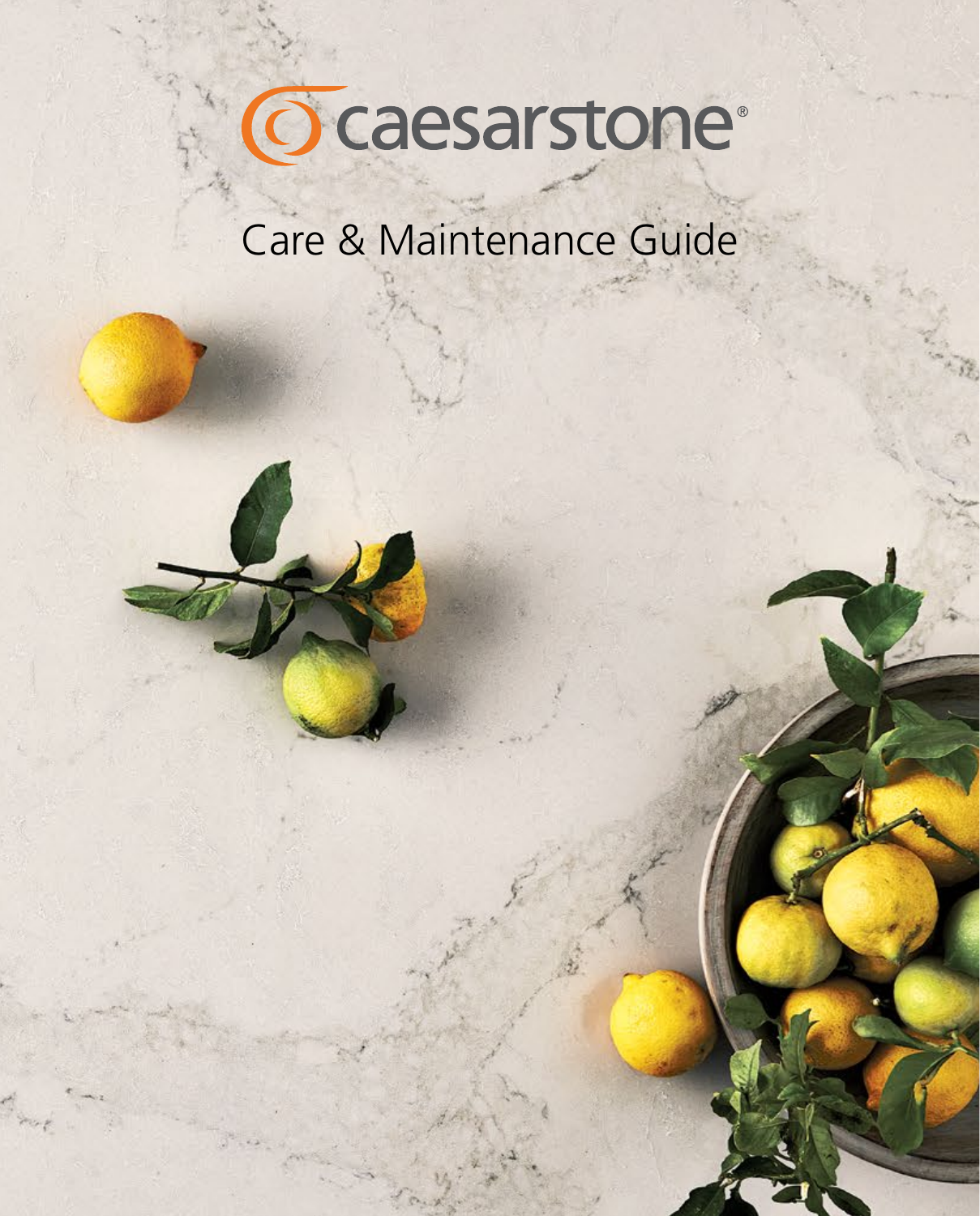## Everyday Cleaning

Caesarstone® surfaces require very little maintenance to keep them looking like new. For everyday, routine cleaning of Caesarstone® we recommend wiping the surface with warm soapy water (a mild detergent) and a clean damp cloth, or use our convenient Caesarstone® Cleaning Wipes or Caesarstone® Spray Cleaner. Do not use the cloth you use to wash the dishes, as it may transfer oils and other contaminants to the Caesarstone® surface.

As Caesarstone® is virtually non-porous, it will keep its lustrous gloss and ultra smooth surface which never needs polishing or sealing. Never attempt to polish the surface and avoid prolonged rubbing in one spot when cleaning.

## Caesarstone® Cleaning Products

Caesarstone® has developed a range of specially formulated cleaning products designed to keep your quartz surfaces looking their best. Caesarstone® Cream Cleanser, Cleaning Wipes and Spray Cleaner are available to purchase through our online store.

Gcaesarstone

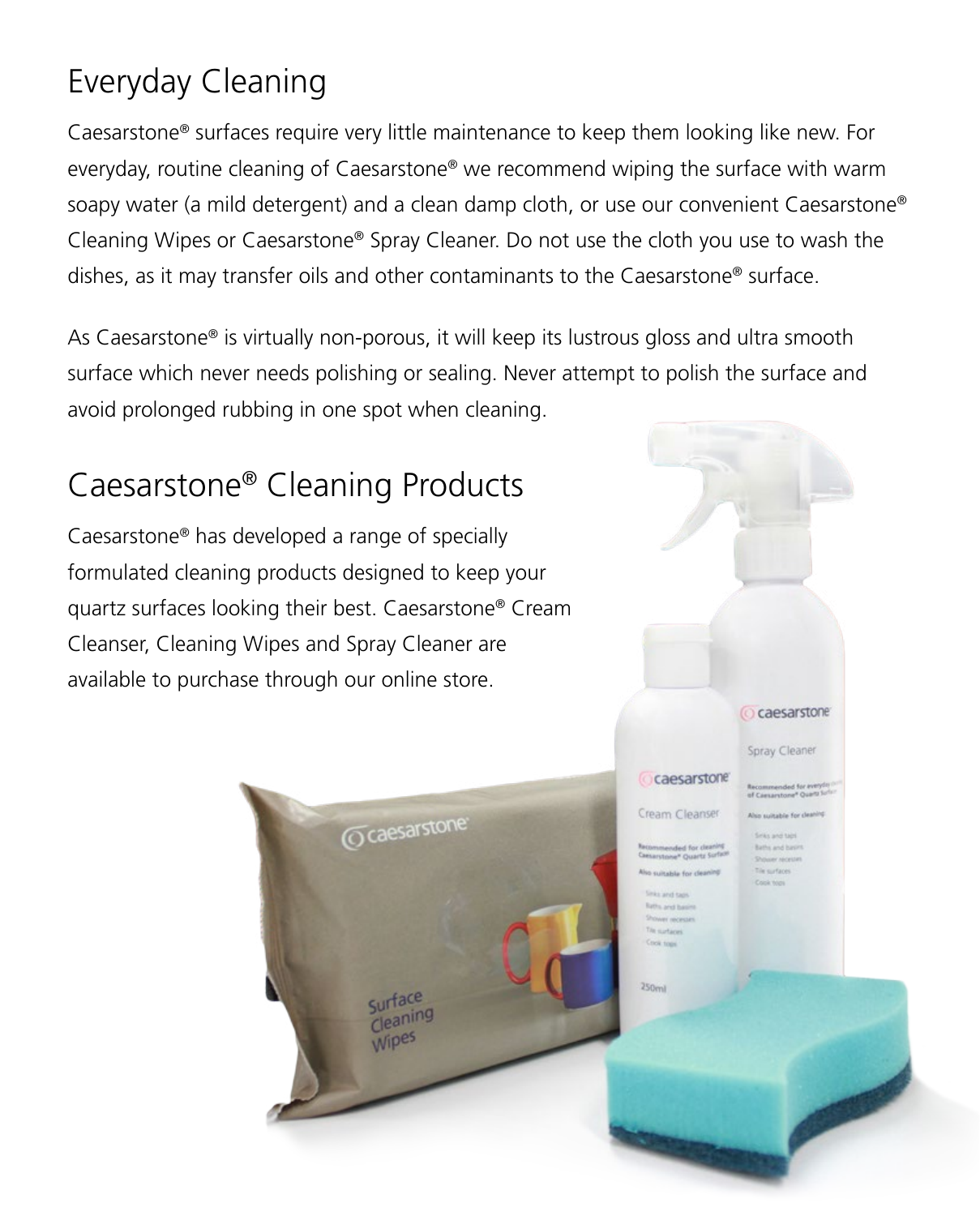#### Cleaning Reference Guide

| <b>Substance</b>        | Caesarstone <sup>®</sup><br><b>Cream Cleanser</b> | <b>Methylated</b><br><b>Spirits</b> | Caesarstone <sup>®</sup><br><b>Spray Cleaner</b> |
|-------------------------|---------------------------------------------------|-------------------------------------|--------------------------------------------------|
| Red Wine                |                                                   |                                     |                                                  |
| <b>Beetroot</b>         |                                                   |                                     |                                                  |
| Coffee / Tea            |                                                   |                                     |                                                  |
| Cordial                 |                                                   |                                     |                                                  |
| Spices                  |                                                   |                                     |                                                  |
| Food Oils               |                                                   |                                     |                                                  |
| Glue / Silicone / Paint |                                                   |                                     |                                                  |

To remove adhered materials like food, gum and nail polish, first scrape away the excess with a sharp blade. If there are any grey metal marks on the surface, use a small amount of Caesarstone Cream Cleanser on the light blue sponge side of 3M™ scrubber, gently rub over the mark and thoroughly rinse with warm water to remove it. Household bleach can generally be used as an effective cleaner to remove stubborn marks, but care should be taken as some products are considerably stronger than others.

If you have stubborn marks which still can't be removed, view our online Frequently Asked Questions or contact us on our 1300 119 119 for further advice.

#### Tough? Yes. Indestructible? No.

As with any surface, Caesarstone® can be permanently damaged by exposure to strong chemicals and solvents that undermine its physical properties. **Do not use products that contain trichlorethane or methylene chloride, such as paint removers or stripper. Avoid all contact with highly aggressive cleaning agents like oven cleaners that have high alkaline/pH levels.** Should the surface be accidentally exposed to any of these damaging products, rinse immediately with water to neutralize the effect.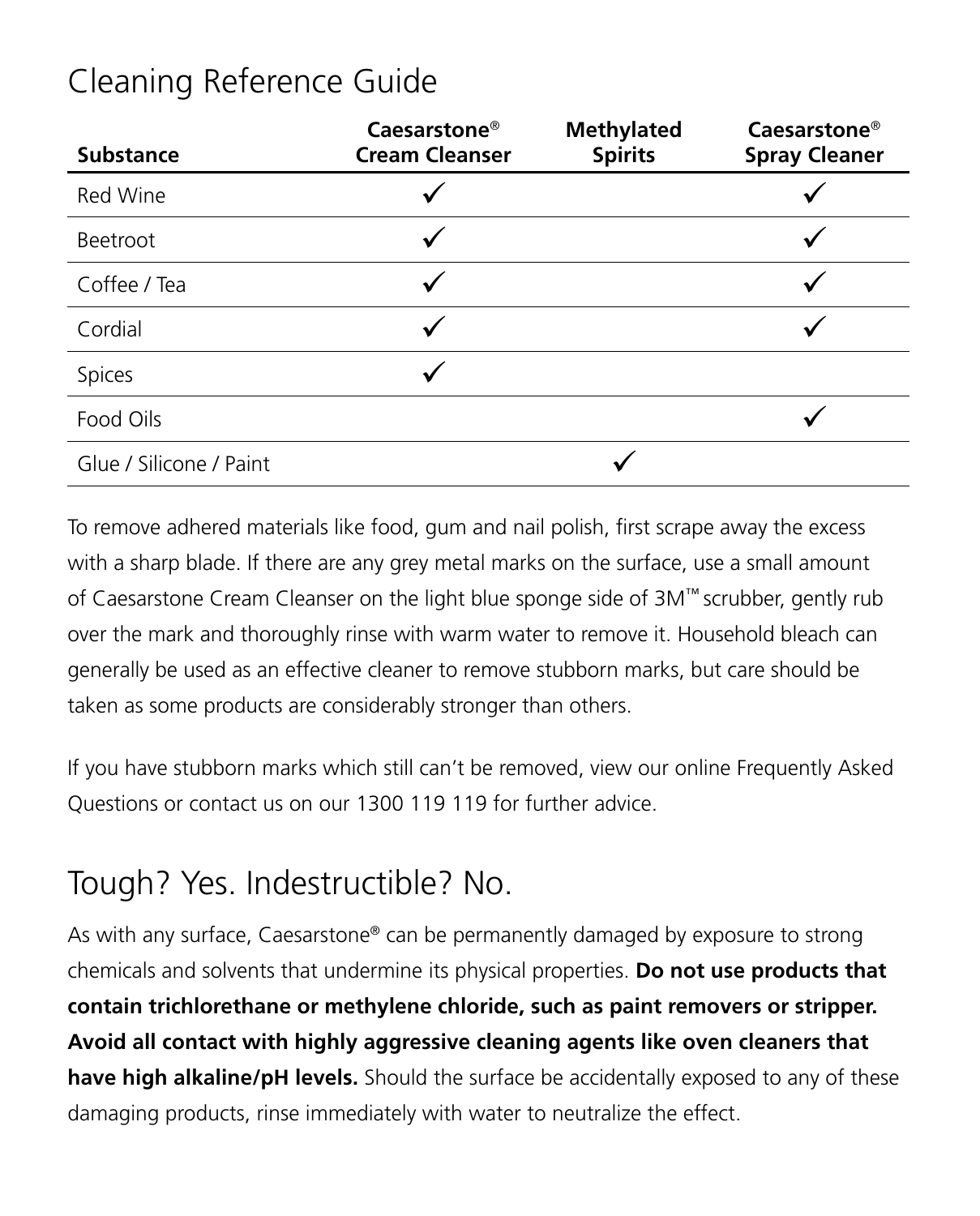### Heat Resistance

Caesarstone® is heat resistant, however like all stone materials; Caesarstone® can be damaged by sudden and rapid surface temperature changes. A good rule of thumb is that if your hand cannot tolerate the level of heat of an item to be placed on the surface for more than a few seconds, then the heat source is too high. Therefore we always recommend placing hot pots, oven trays and fry pans directly from the oven or hot plate onto a wooden chopping board or cork mat. We also recommend that all electrical cooking appliances such as electric frying pans and slow cookers are also placed on a wooden chopping board.

### Food Preparation

We always recommend cutting on an appropriate cutting board and never directly on the Caesarstone® surface to avoid blunting kitchen knives or damaging the surface of your bench top.

#### Warranty Registration

Have you registered your Caesarstone® 10 Year Limited Warranty yet? Do it online to receive a complimentary Caesarstone® Cleaning Kit to help maintain your surface for years to come.

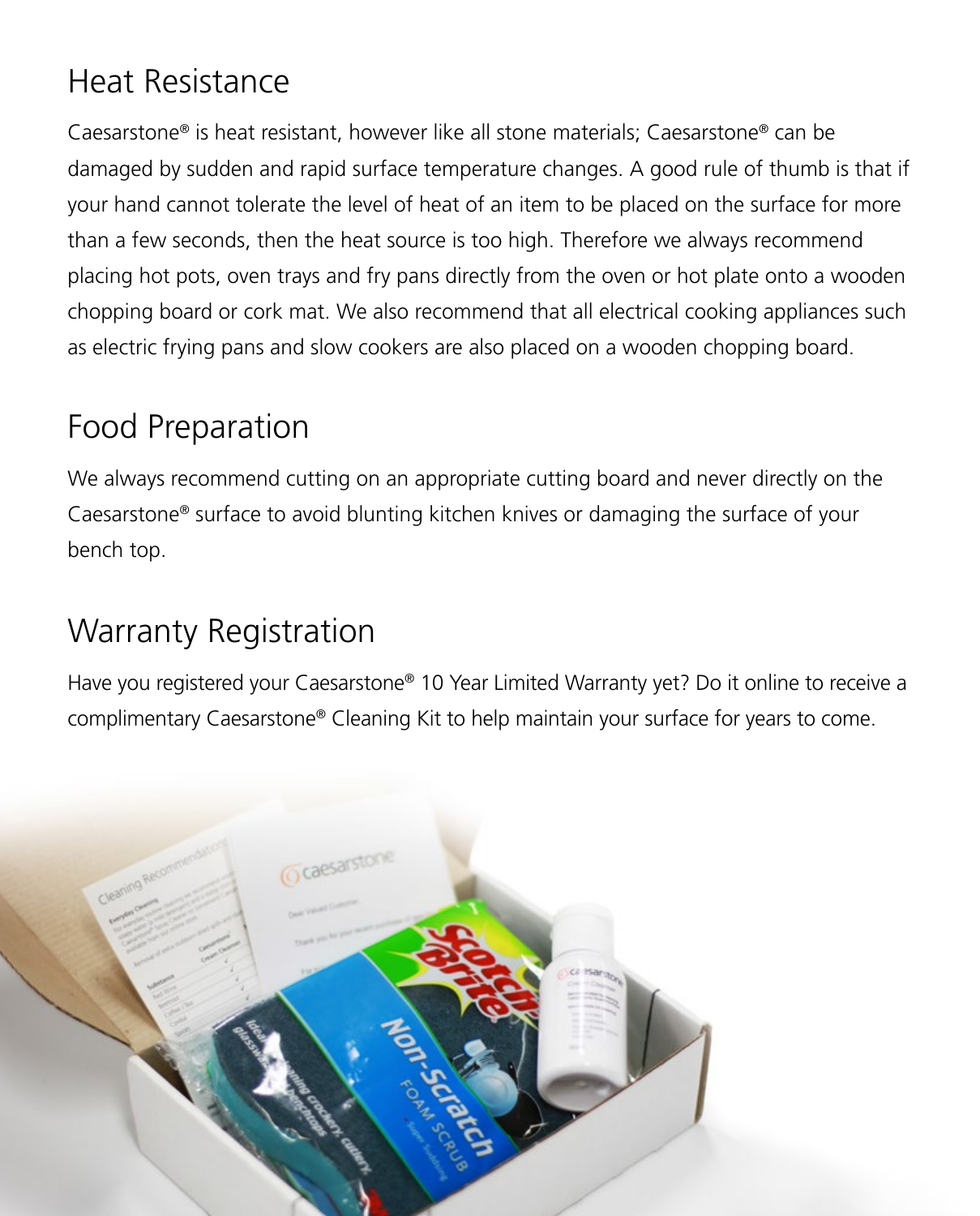### How to use Caesarstone® Cream Cleanser

To give your Caesarstone® surface a thorough clean or for removal of extra stubborn marks or spills, we recommend using Caesarstone® Cream Cleanser and a 3M™ Scotchbrite™ Non-Scratch Foam Scrub which can be used without damaging the stone. We suggest using this cleaning process regularly depending on the amount of traffic, use and surface application.

- Apply a generous amount (2 teaspoons) of Caesarstone® Cream Cleanser directly to the warm water drenched 3M™ Scotchbrite™ foam scrubber. Then squeeze the scrubber gently to work it into a thick foam lather. **1.**
- Then use the lathered 3M™ Scotchbrite™ Non-Scratch Foam Scrub to gently clean the surface in a circular motion using a flat open hand and being cautious not to apply excessive pressure or rub in one spot for too long. Leave the lathered soap mix on the surface for up to two minutes. **2.**
- Then remove all excess suds before thoroughly rinsing the surface with warm water and a microfibre cloth or soft clean towel. **3.**
- Finally gently buff the surface dry with a soft clean towel or cloth. The 3M™ Scotchbrite™ foam scrub can be squeezed & rinsed out, dried and used again for cleaning the Caesarstone® surface. **4.**